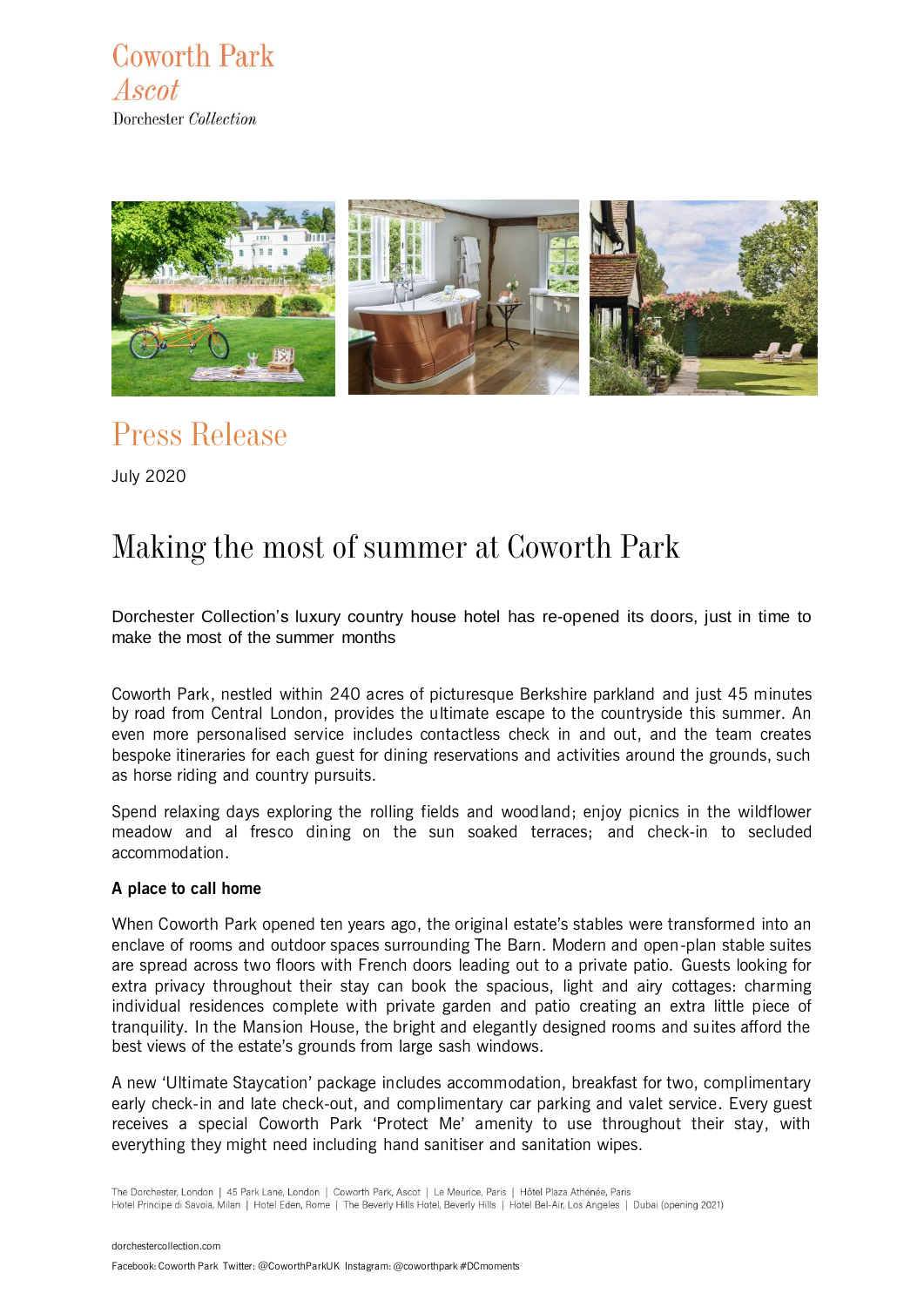**Coworth Park** Ascot Dorchester Collection

### **The Dower House**

A private stand-alone cottage built in 1775, the grade 2 listed Dower House offers complete privacy and tranquility. The Dower House has a private driveway, spacious galleried entrance hall, three en-suite bedrooms, snug/study to read a book or catch up on emails, living room, dining room and kitchen where guests can cook for themselves or have a dedicated chef c ater on request. Guests staying at The Dower House also have access to their own private gardens with an outdoor dining area.

The Dower House offers unrivalled flexibility in the way guests dine, with options ranging from a butler stocked fridge (guests can send ahead their shopping list), to having a dedicated chef on tap throughout their stay, cooking all meals and even hosting impromptu private masterclasses for the whole family. The private kitchen provides all the facilities of a state-of-the-art modern home kitchen and expands to the outdoors, offering a barbeque in the private garden.

### **Under the culinary guidance of executive chef Adam Smith**

Making the most of the hotel's re-opening in the summer, executive chef Adam Smith has enhanced the al fresco offering, and created a new selection of menus for both The Barn and the Drawing Room.

Housed in the original barn frame with rustic features such as a working stone fireplace, The Barn has a full wall of windows with far-reaching views across Coworth Park's polo fields and a large open-plan outdoor terrace for relaxed al fresco dining, surrounded by the calm greenery of the estate.

Guests can soak up the stunning views as the sun sets across the rose terrace, croquet lawn and wildflower meadow with a signature cocktail and bites in hand on the Mansion House terrace. The popular Meadow Afternoon Tea has returned for the summer and picnics can be prepared for guests heading out to laze in the grounds or further afield.

#### **Prepare to unwind**

The Spa at Coworth Park reopens on 1 August with a new menu of bespoke body and facial treatments by ishga, Aromatherapy Associates and Carol Joy. A minimalistic, clean design, the swimming pool has a floor-to-ceiling glass wall, which overlooks the spa's sun terrace and spa hillside as does the gym.

A range of outdoor wellness activities are also available this summer such as pilates, wellness walks, yoga, mindfulness and meditation, family fit and qi gong. Those fond of equestrian pursuits will be pleased to know that riding activities have resumed, and a programme of Polo matches will take place on the hotel's two professional polo fields throughout the summer.

#### **Ready to welcome you**

"We have stayed in touch with many of our guests over the last few months, and are thrilled to be able to welcome them back to Coworth Park", comments general manager Zoe Jenkins. "We are working hard to ensure the new experience is as seamless as possible , finding new ways to ensure the guest has the same perfect experience as they had before."

###

The Dorchester, London | 45 Park Lane, London | Coworth Park, Ascot | Le Meurice, Paris | Hôtel Plaza Athénée, Paris Hotel Principe di Savoia, Milan | Hotel Eden, Rome | The Beverly Hills Hotel, Beverly Hills | Hotel Bel-Air, Los Angeles | Dubai (opening 2021)